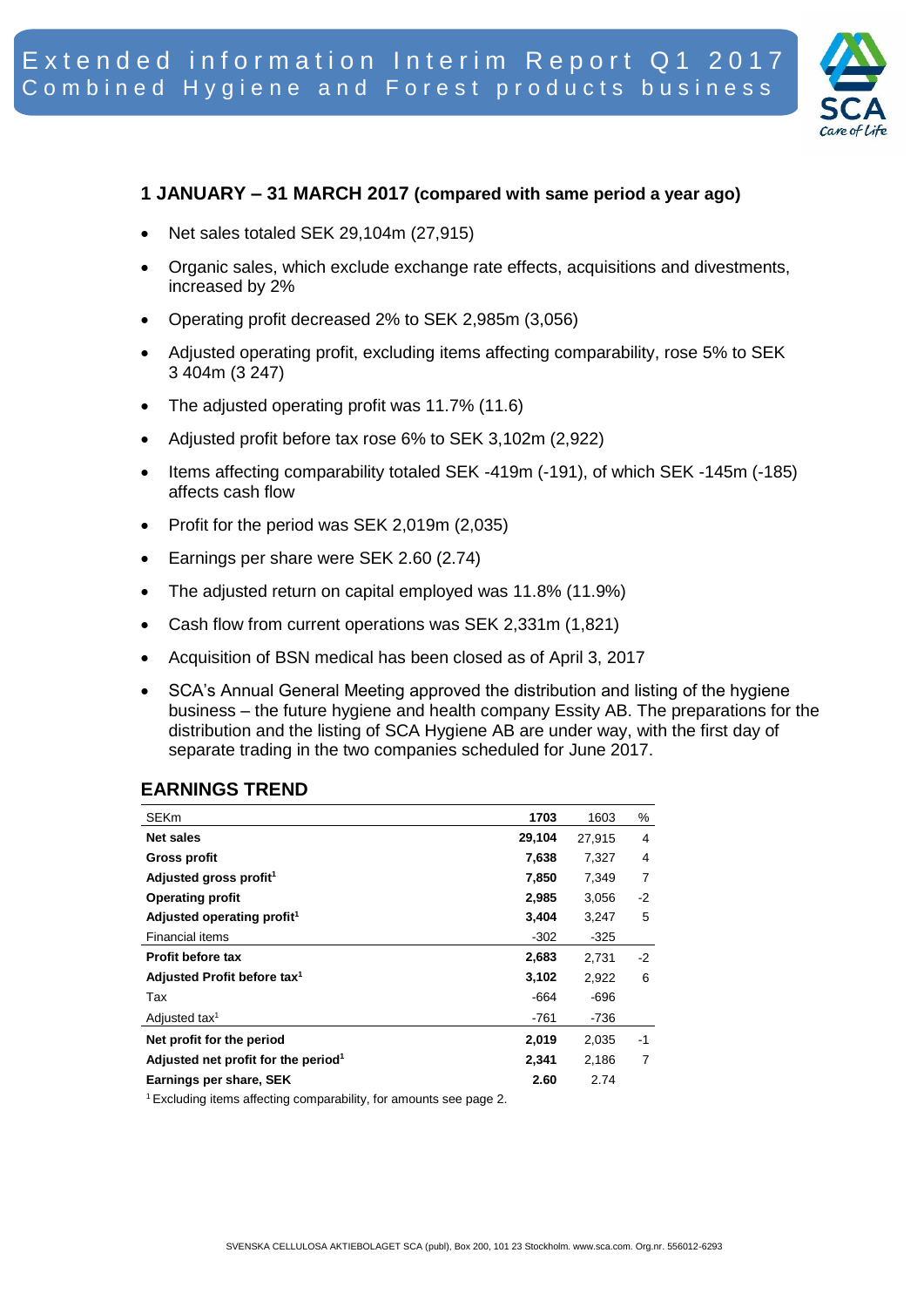# **STATEMENT OF PROFIT OR LOSS**

| <b>SEKm</b>                                                            | 2017:1    | 2016:1    | 2016:4    | 1703      | 1603      |
|------------------------------------------------------------------------|-----------|-----------|-----------|-----------|-----------|
| Net sales                                                              | 29,104    | 27,915    | 30,568    | 29,104    | 27,915    |
| Cost of goods sold 1                                                   | $-21,254$ | $-20,566$ | $-22,196$ | $-21,254$ | $-20,566$ |
| Items affecting comparability <sup>1,2</sup>                           | $-212$    | -22       | -48       | $-212$    | -22       |
| Gross profit                                                           | 7,638     | 7,327     | 8,324     | 7,638     | 7,327     |
| Sales, general and administration <sup>1</sup>                         | $-4,475$  | $-4,134$  | $-4,732$  | $-4,475$  | $-4,134$  |
| Items affecting comparability including impairments 1,2                | -207      | -169      | -648      | $-207$    | $-169$    |
| Share of profits of associates and joint ventures                      | 29        | 32        | 45        | 29        | 32        |
| Operating profit                                                       | 2,985     | 3,056     | 2,989     | 2,985     | 3,056     |
| <b>Financial items</b>                                                 | $-302$    | $-325$    | -289      | $-302$    | -325      |
| Profit before tax                                                      | 2,683     | 2,731     | 2,700     | 2,683     | 2,731     |
| Tax                                                                    | -664      | -696      | $-1,117$  | -664      | -696      |
| Net profit for the period                                              | 2,019     | 2,035     | 1,583     | 2,019     | 2,035     |
| Earnings attributable to:                                              |           |           |           |           |           |
| Owners of the parent                                                   | 1,823     | 1,922     | 1,398     | 1,823     | 1,922     |
| Non-controlling interests                                              | 196       | 113       | 185       | 196       | 113       |
|                                                                        |           |           |           |           |           |
| Earnings per share, SEK - owners of the parent total operations        |           |           |           |           |           |
| - before dilution effects                                              | 2.60      | 2.74      | 1.99      | 2.60      | 2.74      |
| - after dilution effects                                               | 2.60      | 2.74      | 1.99      | 2.60      | 2.74      |
| Calculation of earnings per share                                      | 2017:1    | 2016:1    | 2016:4    | 1703      | 1603      |
| Earnings attributable to owners of the parent                          | 1,823     | 1,922     | 1,398     | 1,823     | 1,922     |
| Average no. of shares before dilution, millions                        | 702.3     | 702.3     | 702.3     | 702.3     | 702.3     |
| Average no. of shares after dilution, millions                         | 702.3     | 702.3     | 702.3     | 702.3     | 702.3     |
|                                                                        |           |           |           |           |           |
| <sup>1</sup> Of which, depreciation                                    | $-1,570$  | $-1,504$  | $-1,637$  | $-1,570$  | $-1,504$  |
| <sup>2</sup> Distribution of items affecting comparability by function |           |           |           |           |           |
| Cost of goods sold                                                     | $-212$    | $-22$     | -48       | $-212$    | -22       |
| Sales, general and administration                                      | $-119$    | $-169$    | $-468$    | $-119$    | $-169$    |
| Impairment, etc.                                                       | -88       | 0         | $-180$    | -88       | 0         |
| Total items affecting comparability                                    | $-419$    | $-191$    | -696      | $-419$    | -191      |
| Gross margin                                                           | 26.2      | 26.2      | 27.2      | 26.2      | 26.2      |
| Operating margin                                                       | 10.3      | 10.9      | 9.8       | 10.3      | 10.9      |
| Financial net margin                                                   | $-1.0$    | $-1.2$    | 0.9       | $-1.0$    | $-1.2$    |
| Profit margin                                                          | 9.3       | 9.7       | 8.9       | 9.3       | 9.7       |
| Tax                                                                    | $-2.3$    | $-2.5$    | $-3.7$    | $-2.3$    | $-2.5$    |
| Net margin                                                             | 7.0       | 7.2       | 5.2       | 7.0       | 7.2       |
|                                                                        |           |           |           |           |           |
| Excluding items affecting comparability:                               | 2017:1    | 2016:1    | 2016:4    | 1703      | 1603      |
| <b>Gross margin</b>                                                    | 27.0      | 26.3      | 27.4      | 27.0      | 26.3      |
| Operating margin                                                       | 11.7      | 11.6      | 12.1      | 11.7      | 11.6      |
| Financial net margin                                                   | $-1.0$    | $-1.2$    | $-0.9$    | $-1.0$    | $-1.2$    |
| Profit margin                                                          | 10.7      | 10.4      | 11.2      | 10.7      | 10.4      |
| Tax                                                                    | $-2.6$    | $-2.6$    | $-3.9$    | $-2.6$    | $-2.6$    |
| Net margin                                                             | 8.1       | 7.8       | $7.3$     | 8.1       | 7.8       |
|                                                                        |           |           |           |           |           |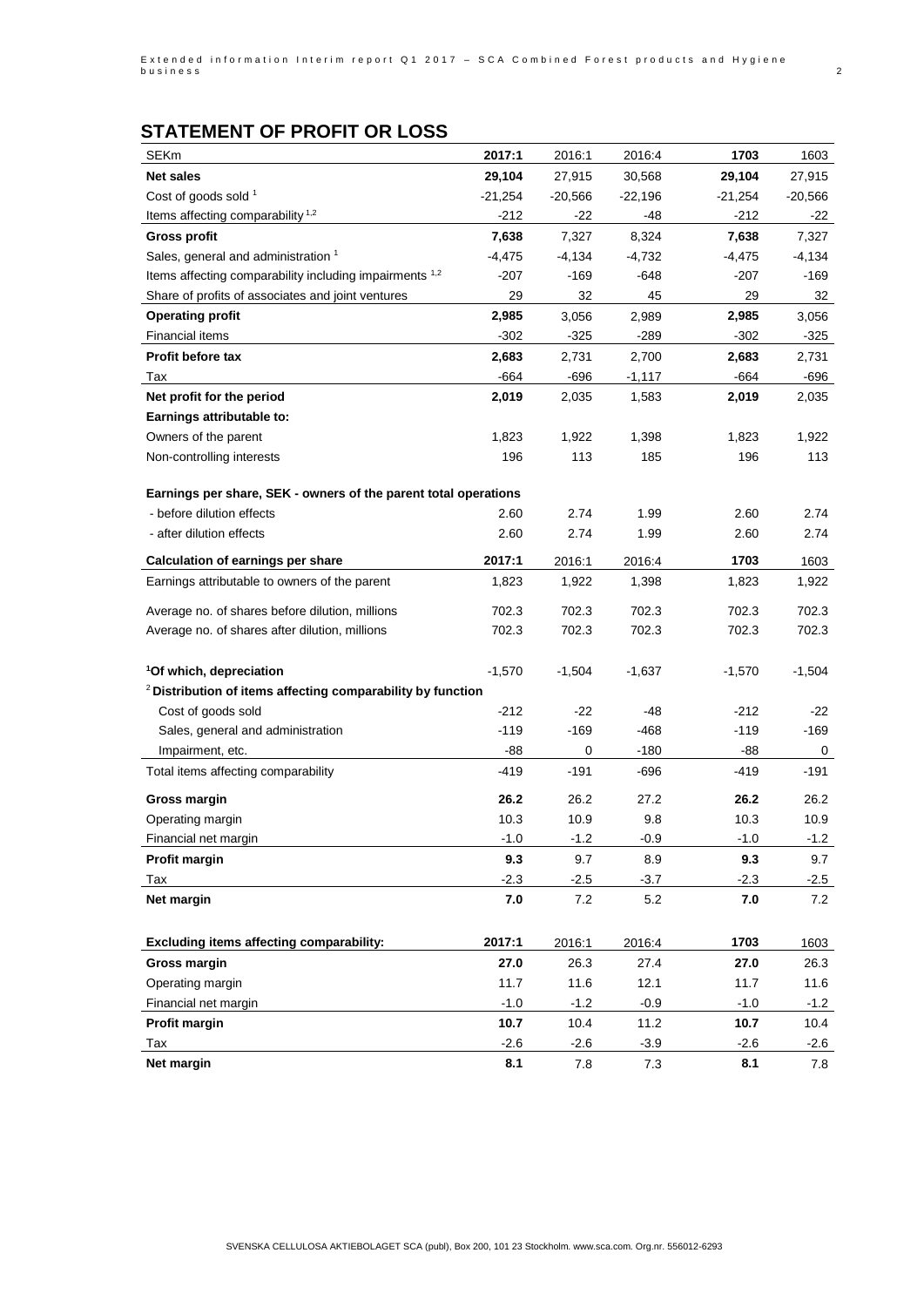#### **CONSOLIDATED OPERATIONG CASH FLOW ANALYSIS**

| <b>SEKm</b>                                          | 1703      | 1603      |
|------------------------------------------------------|-----------|-----------|
| Operating cash surplus                               | 4,719     | 4,414     |
| Change in working capital                            | $-607$    | $-721$    |
| Current capital expenditures, net                    | $-721$    | $-738$    |
| Restructuring costs, etc.                            | $-221$    | $-220$    |
| Operating cash flow                                  | 3,170     | 2,735     |
|                                                      |           |           |
| <b>Financial items</b>                               | $-302$    | $-325$    |
| Income taxes paid                                    | $-628$    | $-665$    |
| Other                                                | 91        | 76        |
| Cash flow from current operations                    | 2,331     | 1,821     |
|                                                      |           |           |
| Acquisitions                                         | 0         | $-6,492$  |
| Strategic capital expenditures in non-current assets | $-771$    | $-809$    |
| <b>Divestments</b>                                   | 22        | 18        |
| Cash flow before dividend                            | 1,582     | $-5,462$  |
| Private placement to non-controlling interest        | 18        | 0         |
| <b>Dividend</b>                                      | $-16$     | $-13$     |
| Net cash flow                                        | 1,584     | $-5,475$  |
|                                                      |           |           |
| Net debt at the start of the period                  | $-35,361$ | $-29,478$ |
| Net cash flow                                        | 1,584     | $-5,475$  |
| Remeasurement to equity                              | 1,081     | $-2,002$  |
| <b>Translation differences</b>                       | 10        | 418       |
| Net debt at the end of the period                    | $-32,686$ | $-36,537$ |
|                                                      |           |           |
| Debt/equity ratio                                    | 0.39      | 0.48      |
| Debt payment capacity, %                             | 46        | 48        |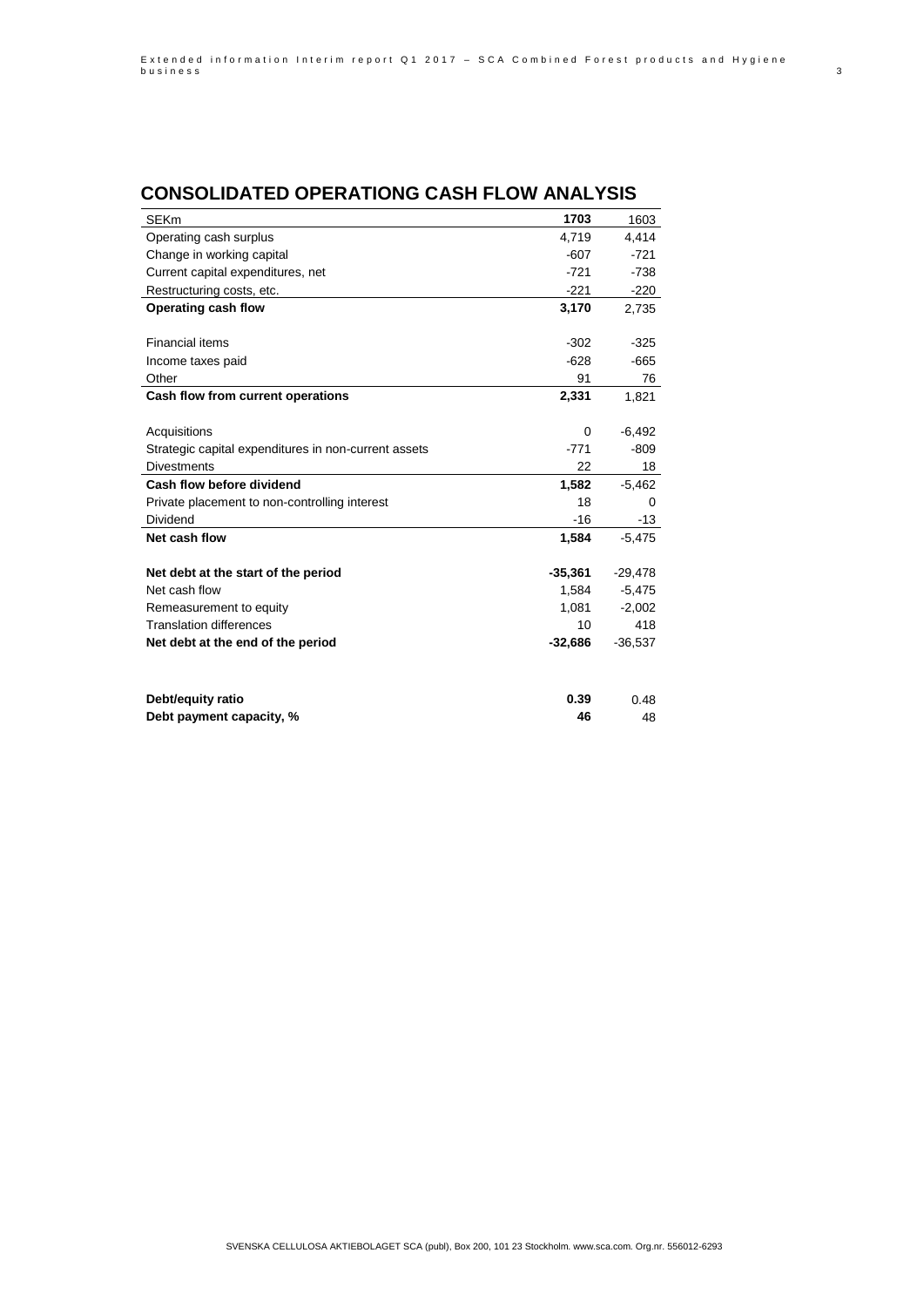## **CONSOLIDATED CASH FLOW STATEMENT**

| <b>SEKm</b>                                                                 | 1703            | 1603          |
|-----------------------------------------------------------------------------|-----------------|---------------|
|                                                                             |                 |               |
| <b>Operating activities</b><br>Profit before tax                            |                 |               |
|                                                                             | 2,683           | 2,731         |
| Adjustment for non-cash items <sup>1</sup>                                  | 1,613           | 1,204         |
| Paid tax                                                                    | 4,296<br>-628   | 3,935<br>-665 |
| Cash flow from operating activities                                         |                 |               |
| before changes in working capital                                           | 3,668           | 3,270         |
| Cash flow from changes in working capital                                   |                 |               |
| Change in inventories                                                       | $-552$          | 214           |
| Change in operating receivables                                             | $-153$          | 13            |
| Change in operating liabilities                                             | 98              | -948          |
| Cash flow from operating activities                                         | 3,061           | 2,549         |
|                                                                             |                 |               |
| <b>Investing activities</b>                                                 |                 |               |
| Acquisitions                                                                | 0               | -4,387        |
| <b>Divestments</b>                                                          | 22              | 18            |
| Investment in tangible and intangible assets                                | $-1,521$        | $-1,610$      |
| Sale of tangible assets                                                     | 32              | 63            |
| Loan granted to external parties                                            | $-165$          | -167          |
| Cash flow from investing activities                                         | $-1,632$        | $-6,083$      |
|                                                                             |                 |               |
| <b>Financing activities</b><br>New issue                                    | 18              |               |
|                                                                             |                 | 0             |
| New borrowing<br>Amortization of loans                                      | 29,977          | 6,552         |
| Dividend                                                                    | $-4,899$<br>-16 | $-3,394$      |
| Cash flow from financing activities                                         | 25,080          | -13<br>3,145  |
|                                                                             |                 |               |
| Cash flow for the period                                                    | 26,509          | -389          |
| Cash and cash equivalents at the beginning of the period                    | 4,482           | 5,042         |
| Translation differences in cash and cash equivalents                        | -1              | 7             |
| Cash and cash equivalents at the end of the period                          | 30,990          | 4,660         |
|                                                                             |                 |               |
| Cash flow from operating activities per share, SEK                          | 4.34            | 3.62          |
| Reconciliation with consolidated operating cash flow statement              |                 |               |
| Cash flow for the period                                                    | 26,509          | -389          |
| Loans granted to external parties                                           | 165             | 167           |
| New borrowings                                                              | $-29,977$       | $-6,552$      |
| Net debt in acquired and divested operations                                | 0               | $-2,105$      |
| Amortization of borrowing                                                   | 4,899           | 3,394         |
| Investment through financial lease                                          | -3              | 0             |
| <b>Accrued interest</b>                                                     | -9              | 10            |
| Net cash flow according to consolidated operating cash flow statement       | 1,584           | $-5,475$      |
|                                                                             |                 |               |
| <sup>1</sup> Depreciation/amortization and impairment of non-current assets | 1,756           | 1,504         |
| Fair-value measurement of forest assets                                     | -231            | $-272$        |
| Gains/loss on assets sales and swaps of assets                              | 8               | -26           |
| Unpaid related to efficiency programs                                       | $-107$          | 0             |
| Gain/loss on divestments                                                    | $-1$            | 0             |
| Payments related to efficiency programs recognized                          | -125            | -86           |
| Reversal of provision related to antitrust cases                            | -266            | 0             |
| Provision related to one-time foreign tax on non-curent assets              | 450             | 0             |
| Other                                                                       | 129             | 84            |
| Total                                                                       | 1,613           | 1,204         |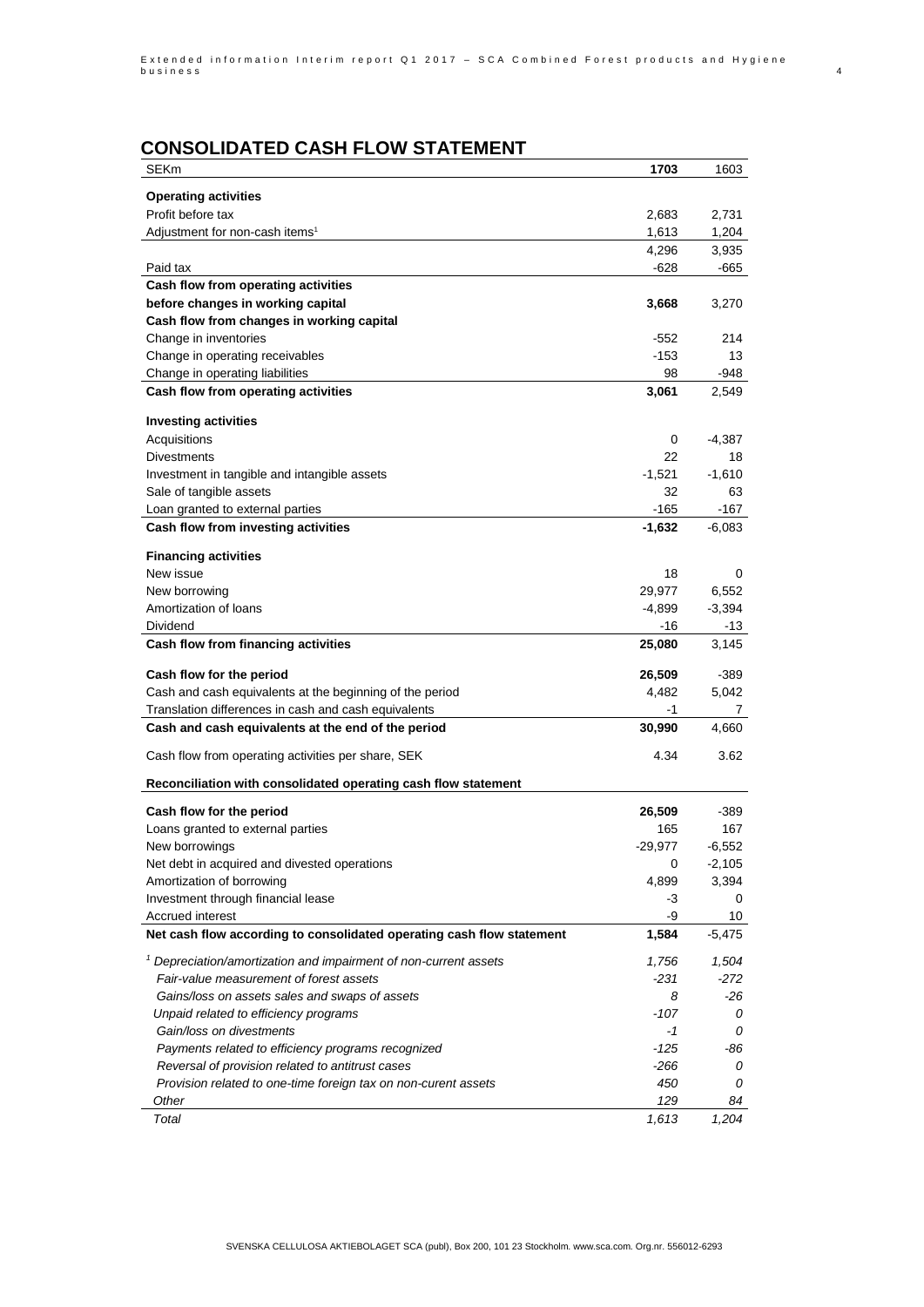#### **CONSOLIDATED STATEMENT OF PROFIT OR LOSS AND OTHER COMPREHENSIVE INCOME**

| <b>SEKm</b>                                                                      | 2017:1 | 2016:1   | 2016:4 | 1703   | 1603     |
|----------------------------------------------------------------------------------|--------|----------|--------|--------|----------|
| Profit for the period                                                            | 2,019  | 2,035    | 1,583  | 2,019  | 2,035    |
| Other comprehensive income for the period                                        |        |          |        |        |          |
| Items that may not be reclassified to the income statement                       |        |          |        |        |          |
| Actuarial gains/losses on defined benefit pension plans                          | 1,080  | $-2,000$ | 3,755  | 1,080  | $-2,000$ |
| Income tax attributable to components of other comprehensive income              | $-303$ | 491      | $-851$ | $-303$ | 491      |
|                                                                                  | 777    | $-1.509$ | 2,904  | 777    | $-1,509$ |
| Items that have been or may be reclassified subsequently to the income statement |        |          |        |        |          |
| Available-for-sale financial assets                                              | 1      | $-2$     | $-3$   | 1      | $-2$     |
| Cash flow hedges                                                                 | $-242$ | 82       | 292    | $-242$ | 82       |
| Translation differences in foreign operations                                    | 444    | 175      | 125    | 444    | 175      |
| Gains/losses from hedges of net investments in foreign operations                | $-178$ | -464     | 648    | $-178$ | $-464$   |
| Other comprehensive income from associated companies                             | $-29$  | $-24$    | 18     | $-29$  | $-24$    |
| Income tax attributable to components of other comprehensive income              | 103    | 93       | $-220$ | 103    | 93       |
|                                                                                  | 99     | $-140$   | 860    | 99     | $-140$   |
| Other comprehensive income for the period, net of tax                            | 876    | $-1,649$ | 3,764  | 876    | $-1,649$ |
| Total comprehensive income for the period                                        | 2,895  | 386      | 5,347  | 2,895  | 386      |
| Total comprehensive income attributable to:                                      |        |          |        |        |          |
| Owners of the parent                                                             | 2,721  | 336      | 5,096  | 2,721  | 336      |
| Non-controlling interests                                                        | 174    | 50       | 251    | 174    | 50       |
|                                                                                  |        |          |        |        |          |

## **CONSOLIDATED STATEMENT OF CHANGES IN EQUITY**

| <b>SEKm</b>                                                        | 1703   | 1603     |
|--------------------------------------------------------------------|--------|----------|
| Attributable to owners of the parent                               |        |          |
| Opening balance, January 1                                         | 73,142 | 70,401   |
| Total comprehensive income for the period                          | 2,721  | 336      |
| Private placement to non-controlling interest                      | 499    | 0        |
| Private placement to non-controlling interest, dilution            | $-287$ | 0        |
| Remeasurement effect upon acquisition of non-controlling interests | -1     | -1       |
| Closing balance                                                    | 76,074 | 70,736   |
|                                                                    |        |          |
| <b>Non-controlling interests</b>                                   |        |          |
| Opening balance, January 1                                         | 6,377  | 5,290    |
| Total comprehensive income for the period                          | 174    | 50       |
| Dividend                                                           | $-16$  | $-13$    |
| Private placement to non-controlling interest                      | 461    | $\Omega$ |
| Private placement to non-controlling interest, dilution            | 287    | 0        |
| Closing balance                                                    | 7,283  | 5,327    |
| Total equity, closing balance                                      | 83,357 | 76,063   |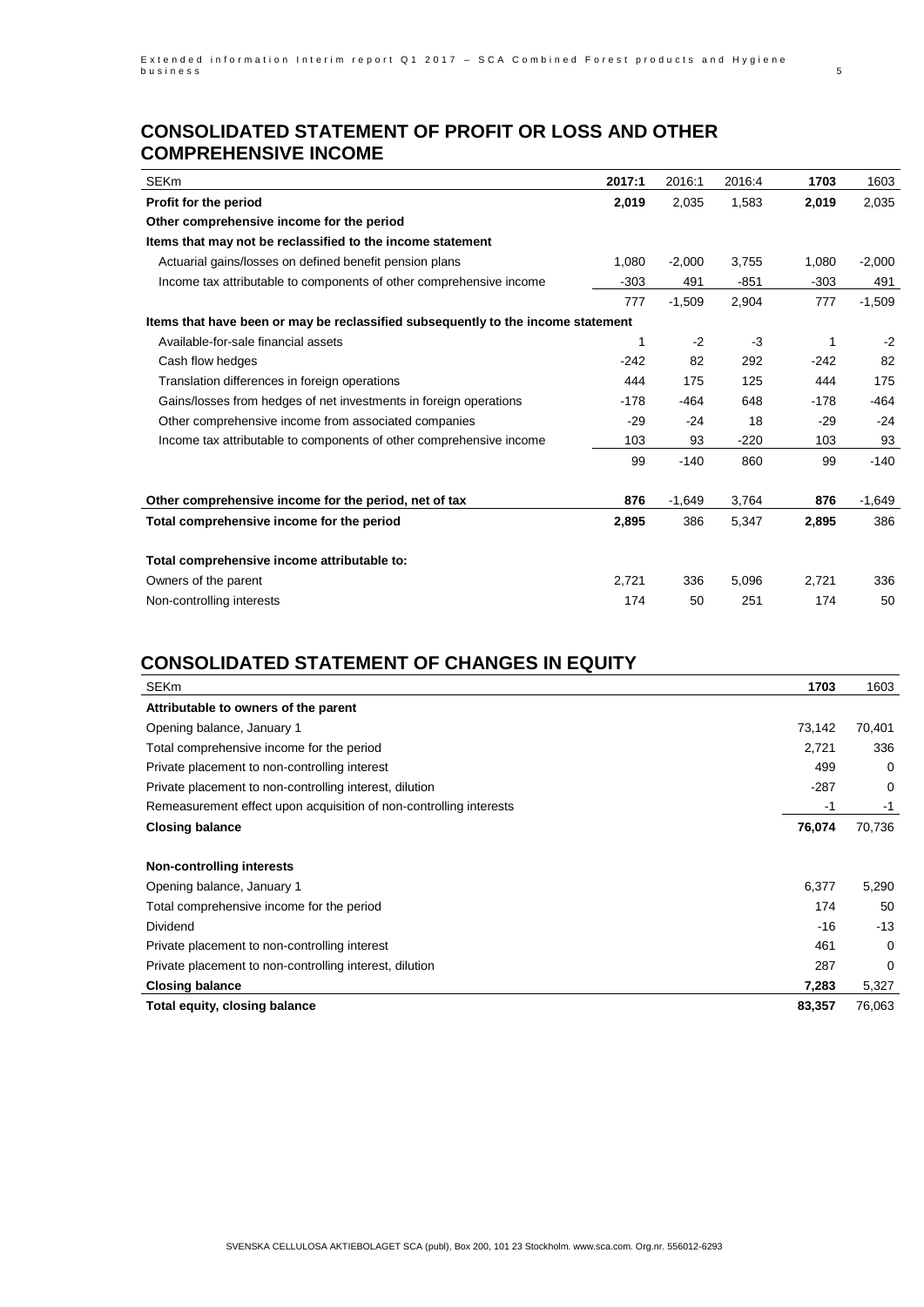## **CONSOLIDATED BALANCE SHEET**

| <b>SEKm</b>                                    | March 31, 2017 | December 31, 2016 |
|------------------------------------------------|----------------|-------------------|
| Assets                                         |                |                   |
| Goodwill                                       | 19,104         | 19,257            |
| Other intangible assets                        | 7,933          | 7,750             |
| Buildings, land, machinery and equipment       | 63,354         | 62,184            |
| <b>Biological assets</b>                       | 31,001         | 30,770            |
| Participation in joint ventures and associates | 1,072          | 1,123             |
| Shares and participation                       | 46             | 46                |
| Surplus in funded pension plans                | 1,658          | 1,186             |
| Non-current financial assets                   | 628            | 722               |
| Deferred tax assets                            | 1,577          | 1,465             |
| Other non-current assets                       | 218            | 242               |
| Total non-current assets                       | 126,591        | 124,745           |
| Inventories                                    | 14,832         | 14,347            |
| Trade receivables                              | 17,960         | 17,811            |
|                                                | 867            | 741               |
| Current tax assets                             |                |                   |
| Other current receivables                      | 3,109          | 2,898             |
| <b>Current financial assets</b>                | 697            | 568               |
| Non-current assets held for sale               | 130            | 156               |
| Cash and cash equivalents                      | 30,990         | 4,482             |
| Total current assets                           | 68,585         | 41,003            |
| <b>Total assets</b>                            | 195,176        | 165,748           |
| Equity                                         |                |                   |
| Share capital                                  | 2,350          | 2,350             |
| Other capital provided                         | 6,830          | 6,830             |
| Reserves                                       | 551            | 400               |
| Retained earnings                              | 66,343         | 63,562            |
| Attributable to owner of the Parent            | 76,074         | 73,142            |
| Non-controlling interests                      | 7,283          | 6,377             |
| Total equity                                   | 83,357         | 79,519            |
|                                                |                |                   |
| Liabilities                                    |                |                   |
| Non-current financial liabilities              | 51,661         | 31,360            |
| Provisions for pensions                        | 4,919          | 5,602             |
| Deferred tax liabilities                       | 11,933         | 11,718            |
| Other non-current provisions                   | 1,189          | 1,413             |
| Other non-current liabilities                  | 184            | 181               |
| Total non-current liabilities                  | 69,886         | 50,274            |
|                                                |                |                   |
| Current financial liabilities <sup>1</sup>     | 10,079         | 5,357             |
| Trade payables                                 | 15,942         | 15,750            |
| <b>Current tax liabilities</b>                 | 1,068          | 935               |
| Current provisions                             | 1,680          | 1,447             |
| Other current liabilities                      | 13,164         | 12,466            |
| Total current liabilities                      | 41,933         | 35,955            |
| <b>Total liabilities</b>                       | 111,819        | 86,229            |
| Total equity and liabilities                   | 195,176        | 165,748           |

*<sup>1</sup>Committed credit lines amount to SEK19,132m of which unutilized SEK 19,132m.*